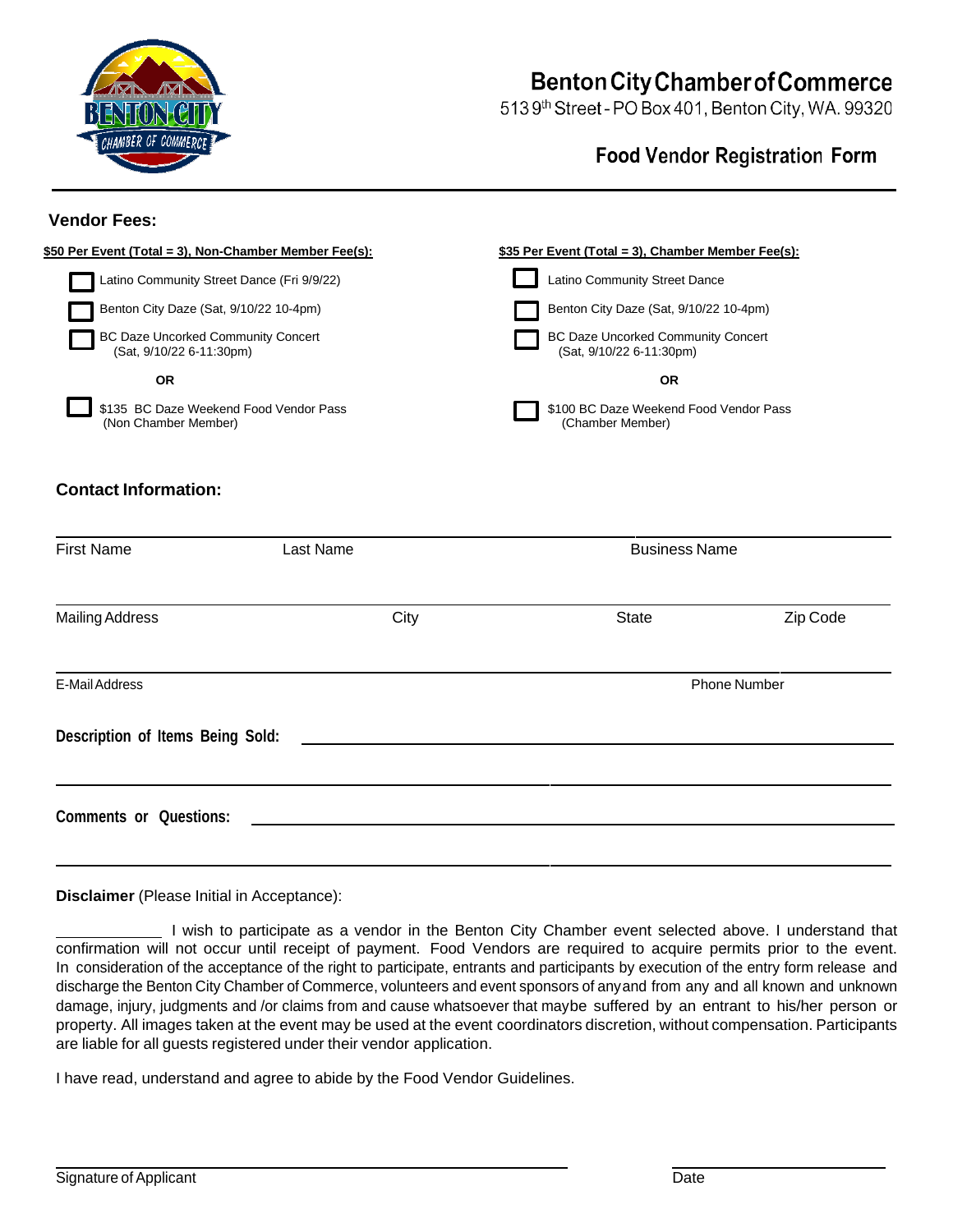#### **Dear Food Vendor,**

Thank you for your interest in being a vendor at *Benton City Daze 2022*. Many exciting event traditions as well as new features are being incorporated, and this year's event will be bigger and better than ever! We look forward to your participation.

## **Food Vendor Guidelines and Information:**

*Date/Time:* The Food Vendor portion of this year's Benton City Daze will be held on Friday & Saturday September 9<sup>th</sup>-10<sup>th</sup>, 2022 next to City Park, adjacent to the Benton City Community Center at 510 8<sup>th</sup> Street.

Event One (#1): Friday will have a limit of 5-7 Vendors from the hours of 6pm-11:30pm for our Latino Community Street Dance in the Parking Lot right off main street, across from City Park on Dale Avenue where we will celebrate our shared diversity by way of dancing, various musical performances and more!

Event Two  $(\frac{\#2}{2})$ : Saturday we will have a limit of 5-7 Vendors from the hours of 8am – 4pm for our Annual Benton City Daze Community Event where patrons will explore the many exciting, interactive and fun events throughout Main Street & City Park such as Little Miss Benton City, Kids Games, Sales Vendors, BBQ Contest, Beer Garden and much more!

Event Three (#3): Saturday night will have a limit of 5-7 Vendors from the hours of 6pm-11:30pm for our Benton City Uncorked Community Concert where patrons will be able to enjoy Live Music, Kids Games, Beer Garden and much more!

*Deadlines:* Applications, along with payment, must be received no later than Monday, August 15th. Application is no guarantee of acceptance. To make the event interesting and successful for everyone, like food items will be limited (but NOT Exclusive) and all items listed for sale must be included on the application. Applicants will be notified of their acceptance or denial within two  $(2)$  weeks prior to the event date.

*Fees/Booth Space:* An approximate 15 ft. x 15 ft. space will be provided to each food vendor for the permitted event (1-3, or all).

*Please make checks payable to Benton City Chamber of Commerce and mail with completed application to Benton City Chamber of Commerce, PO Box 401, Benton City, WA 99320 or bring to the BC COC Office at 513 9 th Street, Benton City, WA 99320.*

Cancellations/Refunds: Cancellations must be made no later than Monday, September 5<sup>th,</sup> 2022. Cancellations after this date will be non-refundable.

Setup/Teardown: Setup will begin no earlier than 4pm on Friday September 9<sup>th</sup>, 2022 for the Latino Community Street Concert. Setup will begin no earlier than 7:00am on our main Benton City Daze event on Saturday September  $10<sup>th</sup>$ , 2022. Setup will begin no earlier than 4pm on Saturday September 10<sup>th</sup>, 2022 for the Benton City Uncorked Community Concert. Tear down must be completed no later than Midnight (12am) on both respective event days. Event Organizer/Volunteers will be onhand to direct you to your assigned location.